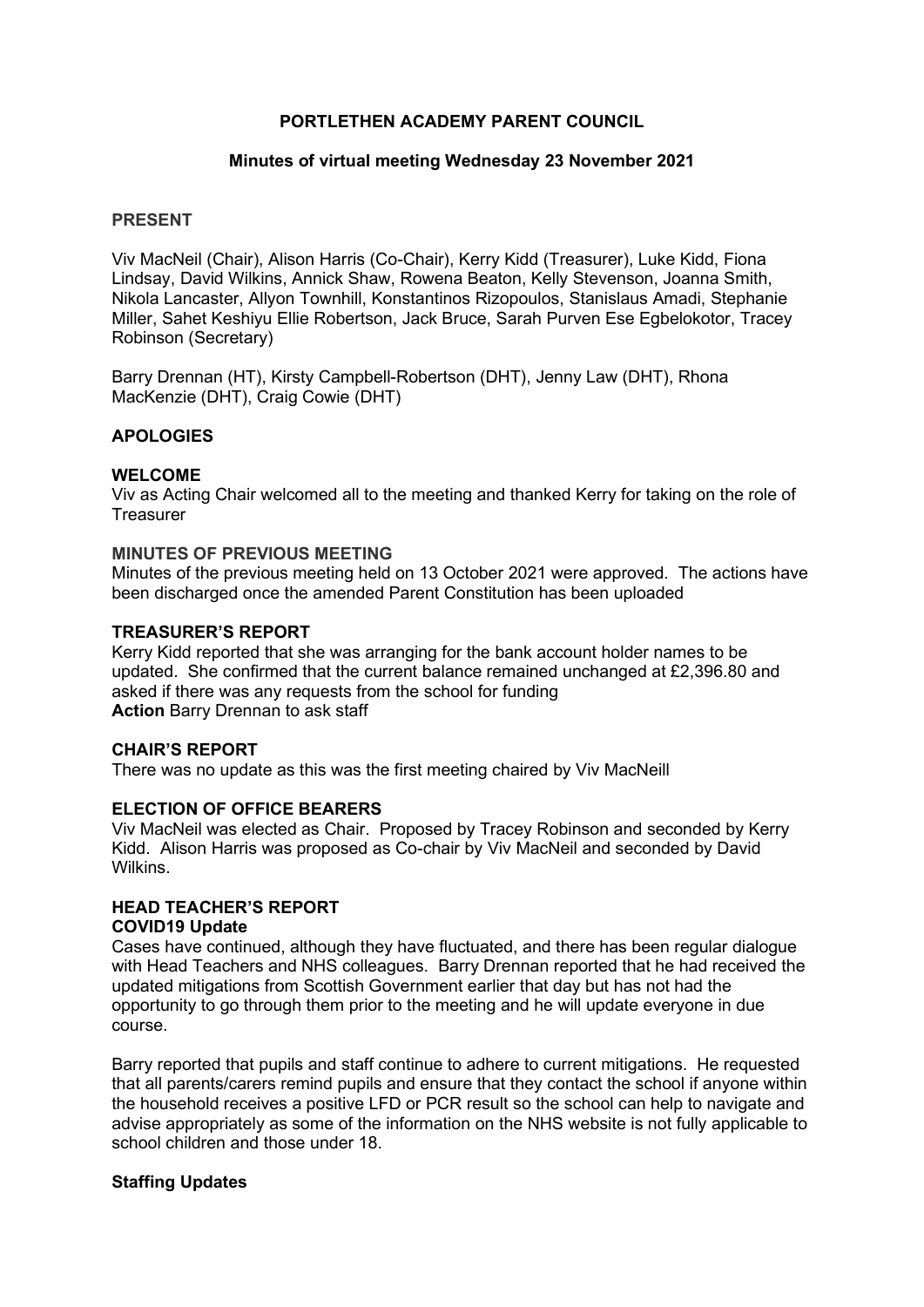Craig Cowie, Depute Head Teacher, has been secured a 3-day a ?week? secondment for the remainder of this session with the Developing the Young Workforce Aberdeenshire central team, leading on foundation apprenticeships for the Local Authority. Interviews to fulfil the seconded post are being held on 30 November

Kerry Davidson has been appointed to Music 0.4 FTE vacancy and will start in the new year

Sandra Miller-Weyland who was appointed as Teacher of English has started this week

A new Teacher of Maths has been recruited and will start as soon as the PVG checks have been completed.

Aurora McIntosh, the School Librarian will start on 29<sup>th</sup> November.

Unfortunately there is no further information regarding the School Counsellor vacancy

Longer-term Staff absence is an on-going challenge at the school, locally and nationally. The school is managing this as best they can using supply staff, setting of work by the Faculty Principle Teachers who are also regularly setting work, reviewing/marking, and amending timetables to try to ensure pupils have subject specialists as much as possible, particularly for senior phase. Concern was raised regarding pupils undertaking Foundation Apprenticeships which clash with PSE lessons on how to fill in UKAS forms and writing their personal statement. The school has tried to address this issue and will follow up further AP Barry to follow up

### Good News Stories

Barry shared some 'good news' stories with to illustrate the excellent work of pupils and staff despite on-going challenging times. He thanked all involved in making the events happen

S1 Pupils / Healthy Breakfast –all S1 pupils received an important health and wellbeing message from our Higher Health and Food Tech class and the HE Department around the importance of a healthy breakfast. S1s were able to socialise in their Clans and receive key messages around expectations and School Values from the School Captains

S2 Careers Expo Event – ahead of S2 Careers Expo event on 26 November is an opportunity for industry partners from all sectors to meet virtually with pupils. There has been a lot of preparatory work in Clan and PSE lessons.

Clan / Pupil Work – recent highlights from Clan sessions are those focusing on Remembrance and COP26 pledges

Gardening Group (Additional Support Learning) – they recently received a prestigious Stage 1 Sprouting Award for their Gardening Project and there was an afternoon event outdoors where some local partners could come and find out more.

Paired Reading –the Paired Reading programme has been re-instated whereby Senior pupil volunteers are support younger year groups in paired reading during their free periods and Clan time.

Interhouse Events – Barry thanked the Guidance Team, PE and School/House/Sports Captains running a number of inter-house events to help pupils identify with their Houses such as rounders, football, Tug of War and some non-sporting activities. A STEM week and some Christmas-themed quizzes are planned and all events go towards the House points competition.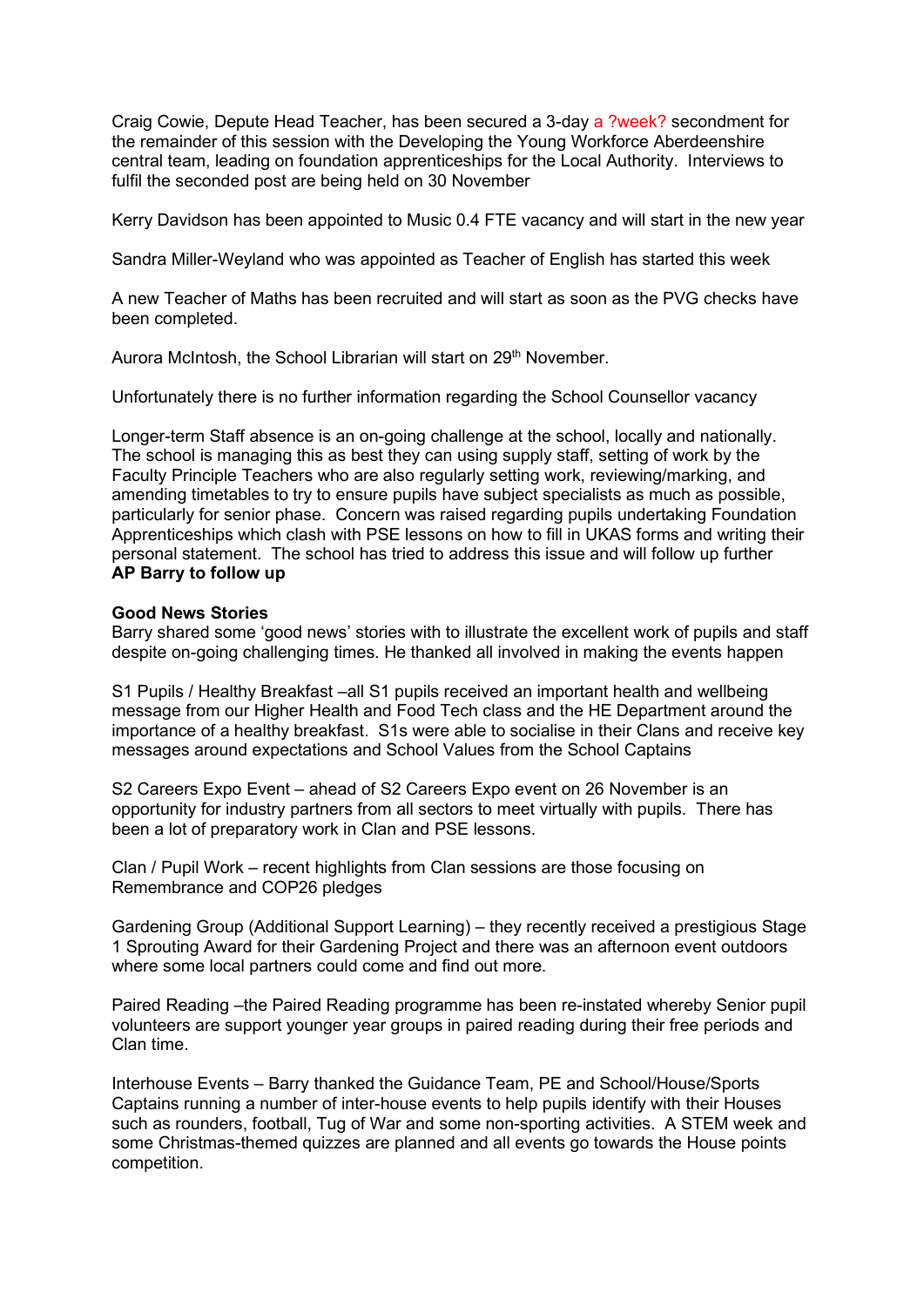Children In Need –Approx. £400 was raised for Children in Need. There will be more events for charity throughout the year and there will be a calendar to ensure these are co-ordinated approach and to allow as much notice as possible.

Christmas Cards / Larder – A S6 Leadership Group are working on their additional qualification and planning the Christmas Cards in the local community project, which was a huge success last year. There will also be more donations to the Portlethen Community Larder before Christmas, with more information to follow in due course.

### TikTok Issue

Barry referred to his recent communication to all parents/carers regarding an on-going social media issue about 'fake' Portlethen Academy accounts containing horrible messages and memes about members of staff. He has followed protocols from Teaching Unions and the relevant national guidelines; however, the issue is still not fully resolved, and the instigators have not been sourced. He asked all parent council members to help the school in following up appropriately.

### **SOA**

Kirsty Campbell-Robertson (Depute Head Teacher) is currently working on a SQA Prelim Timetable for January 2022. The Support for Learning Faculty are gathering evidence for Additional Assessment Arrangements which pupils may need to support them in their exams. SQA Level Changes have been communicated prior to reports and Parents' Evenings. Once the recent updated COVID mitigations from Scottish Government have been digested, the school will write to all explaining what to expect and expectations around Study Leave. Barry hopes this can be offered to S4-6 pupils as it is their first 'official' round of examinations and they need experience of time management etc. He is speaking with Head Teachers and the Local Authority. In the meantime Senior Phase pupils are being supported with study skills and more to help prepare them IN CLAN, PSE and other areas.

SQA exam diet is going ahead as planned with contingency in case required

#### Virtual Parents' Evening(s)

The first virtual parents evening will be on 25 November. Staff training has taken place, instructions will be sent out, and the school will monitor how things go.

# S1 Additional Parent/Carer Information Evening

Feedback from S1 Parents/Carers is the need for further virtual information evening to ask specific questions re: roles and responsibilities in the Academy; how to support learning at home; what subjects/levels 'look like'; some further Q+A opportunities. This will take place on 9th December which will be recorded and published on the Portlethen Academy website with key information and updates to S1 parents/carers. An email invitation will be sent out

There will be a S2 virtual parents evening in January to help with decisions over subject choices.

The school intends to hold information evenings in relation to English and Maths

# ANY OTHER BUSINESS

Any other business:

 Communication: procedures to ensure parents/carers are informed of pupil progress outwith the formal reports and what is being taught in class, particularly for young people with additional support needs. Clarification of roles of the Guidance Teacher, Year Head, Depute Heads and Head Teacher and how best to get in contact if necessary

The best way to get in touch is to email Portlethen Academy portlethen.aca@aberdeenshire.gov.uk with a message in the subject title. The email will